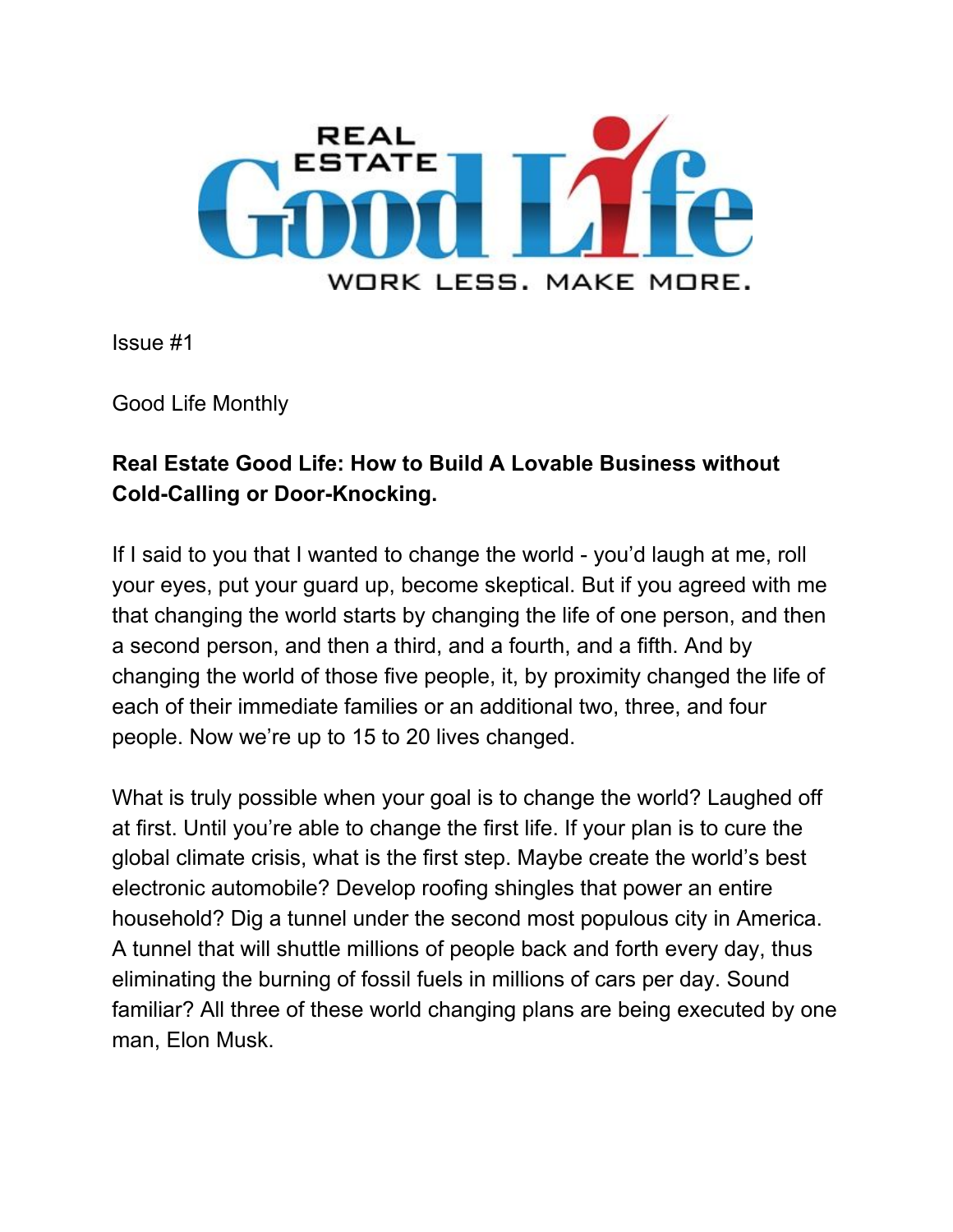What if I changed my thinking? What if I reprogrammed myself? Instead of always thinking about more ways to sell houses - I thought of more ways to help people change the world. And by narrowing that focus to helping change the world of one person. And by narrowing that focus by helping change the world of a very specific type of person - a real estate agent. What is possible?

The answer is: Anything.

Anything is possible. Not everything. Anything.

In life, you can have anything you want. But you cannot have everything. When I decided to bring back visible abs after decades of absence, I convinced myself that anything was possible.

In understanding that and believing that anything was possible - I also had to accept the reality that everything is not. Visible abs, yes. Visible abs with reckless boozing, late-night White Castle followed by McDonald's breakfast… equals no visible abs. It was my choice. I chose visible abs.

For instance, if you knew for a fact that heaven existed. If you knew this fact beyond a reasonable doubt. And you knew the path to get there would you help people? Or just keep that information to yourself? But with helping people - you are going to be attacked, doubted, mocked, and harrassed. Would you still do it? Would you still help people?

This question, in a sense, has been my struggle. Until now. I've fought the programming that was driven into my skull by our school system. The programming that accidentally occurs from our parents. From our friends. From our family. From the media. From the Monster inside (more on the Monster later).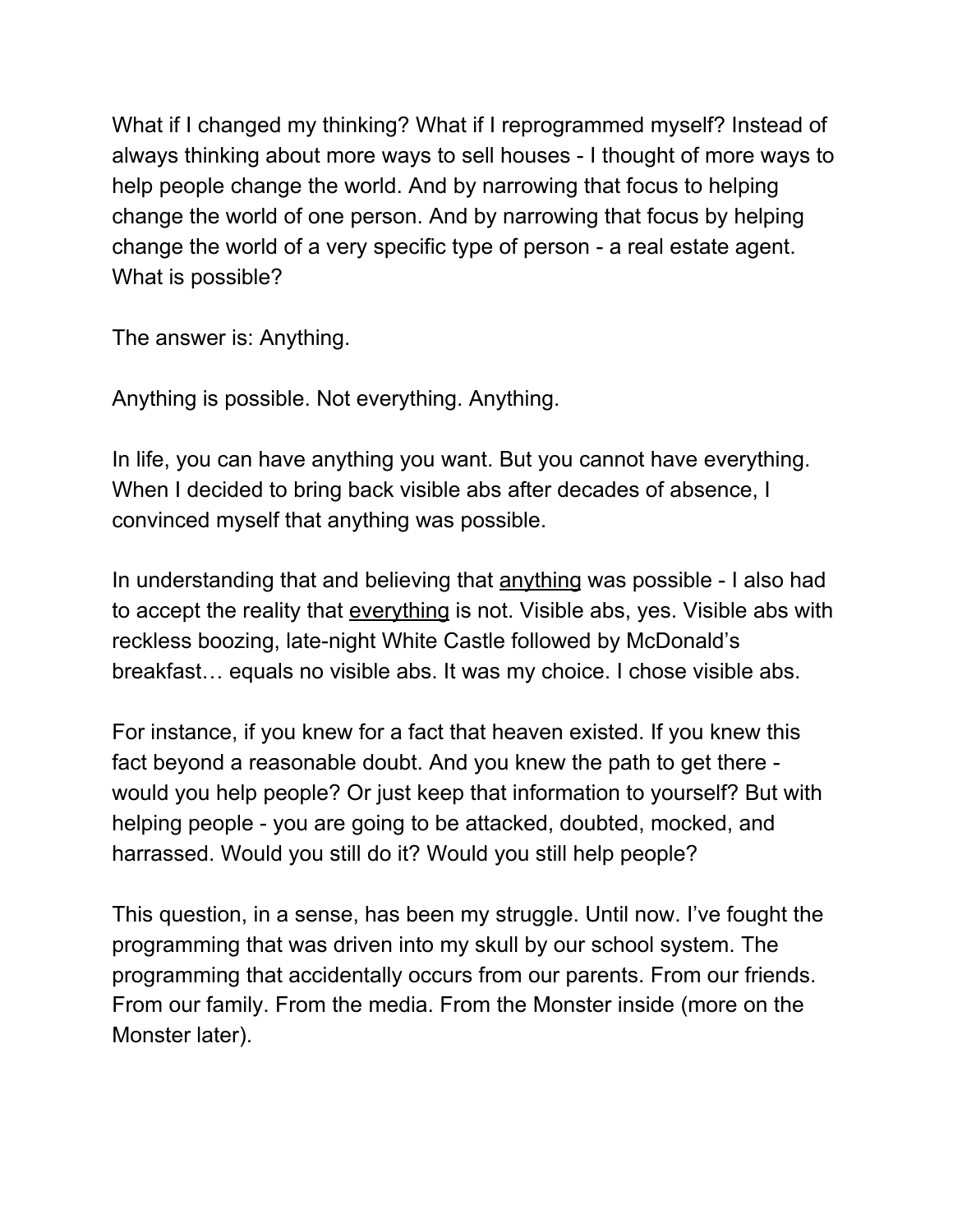The programming we have been dialed into is so deep and so effective that most never recognize it's existence. For instance, we are so concerned with what others think of us that we're willing to buy things for the sole purpose of impressing "others". I know guys with Rolex watches who have trouble making their house payment. I know people driving BMW's, Mercedes, and Land Rovers that cannot afford to pay for their child's college education. And these are not bad people. They are good people. The programming is so effective and so embedded in us that we cannot see the forest through the trees.

I've dabbled in this ideology for a few years now. I've shared the philosophies I'm about to share with you with a handful of people. The resistance encountered is startling. So much so, that until this very moment I've kept these thoughts and feelings under wraps.

The other problem of course has been me. Because of the programming received during my lifetime coupled with the intentional programming received voluntarily - I have been blinded to the bigger meaning. I've been blinded to the bigger purpose of what I'm meant to accomplish.

To be more specific, I grew up somewhere between lower middle and middle class. When I got married, my Bride and I spent the first couple of years broke. The programming I volunteered for was: How do I make money? Followed by: How do I make more money?

And for the most part I became fairly good at making the money.

The downside to this particular programming is that up until this very moment - every idea I've had, every marketing concept developed for my business, every consideration has been around this question: Will this make me more money?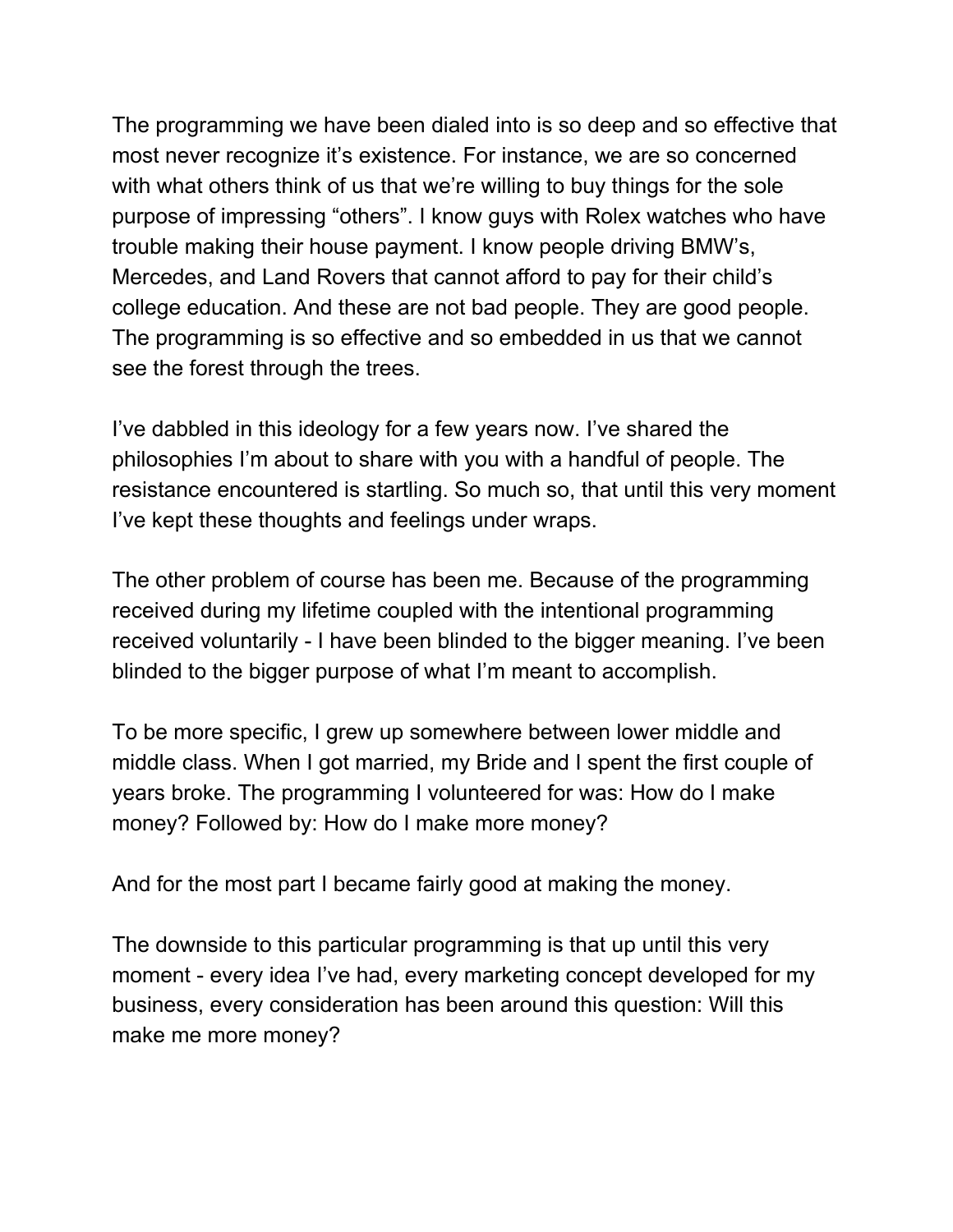This question led me to the brink of leaving my own company. The company I founded with my Bride with blood, sweat, and tears. I was seconds away from leaving this company to join EXP Realty. All for one very specific soul crushing reason: More money.

I'll get into the story and the details of the EXP rabbit hole later in a future newsletter. And how the story I told myself was that I was moving to EXP to accomplish one more step closer to freedom and the ability to make all the agents on my team rich. But the reality was, when you strip off all the excuses and or reasons - the reality was, I was joining only for the money. More money.

Now don't get me wrong having money far outweighs having no money. I've been in both places. With and without, money. We will discuss money in great detail in upcoming newsletters. So don't get the wrong idea. If you need more money this newsletter is for you. If you need more purpose this newsletter is for you. If you want to change the world this newsletter is for you.

## **How to change the world.**

If my plan is to change the world. What is the plan? It's simple, really. All I have to do is change your world. Better your world. Make a lasting difference in your life. You will then change the world of your spouse, your children, maybe your cousin, and your best friend. The change becomes exponential.

My contention for many years has been: Real estate sales is the greatest small business opportunity in the world.

With this contention we can change the world. How? First, we solve any money problems you have. In our society money is a big deal. Money feeds people. Money educates people. Money liberates people.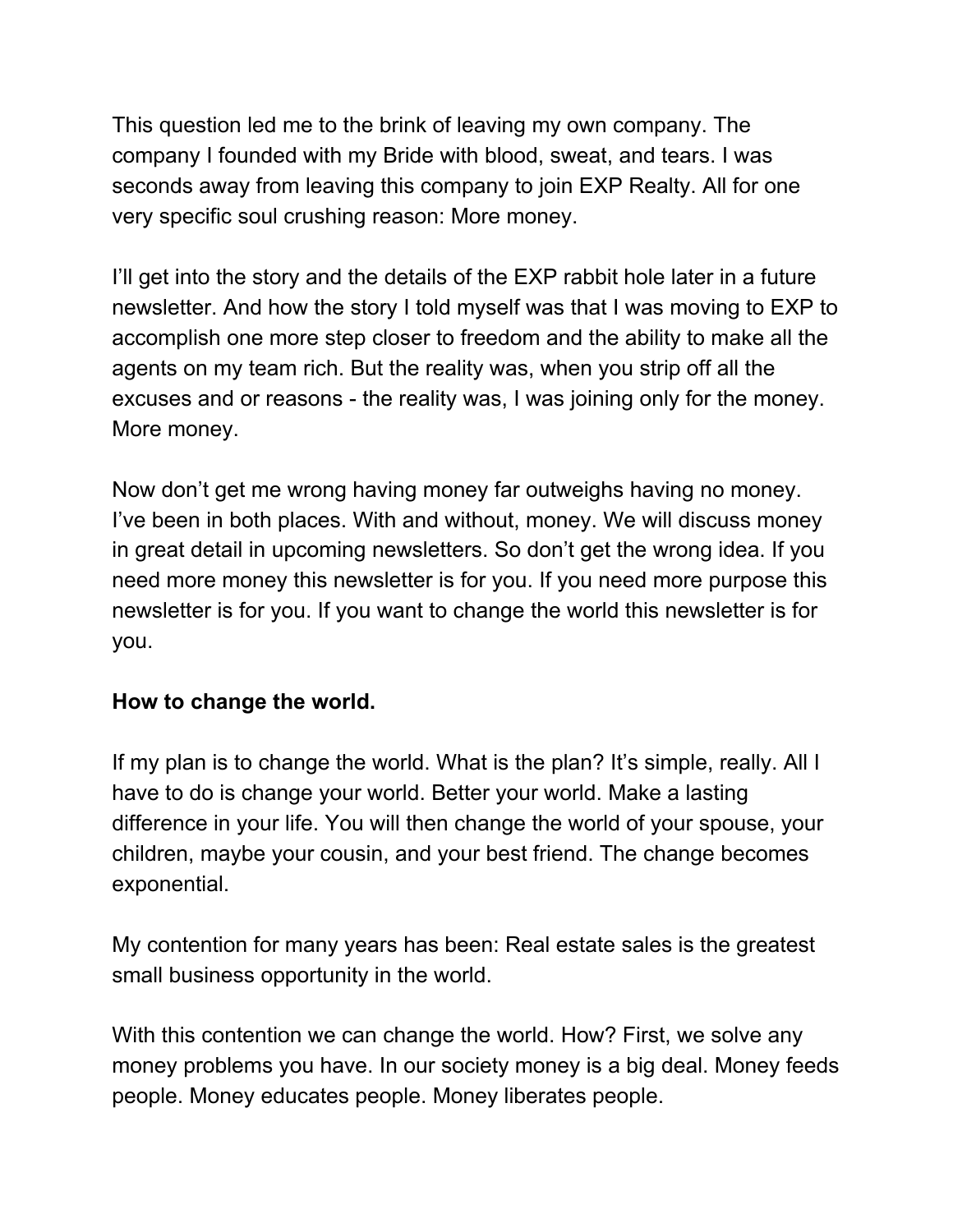Solving your money problems opens the door to all possibilities. We must have the doors wide open if we're going to change the world. If you are distracted by the "need" for money - you cannot change the world. I know this first hand. This has been my life for as far back as I can remember. All the way back to my first thoughts about money.

We have to also wipe clean the programming that money is for buying "things". You've heard the expression: We buy things we don't need, with money we don't have, to impress people we don't even know.

What was the first thing I did when I started to make money? I spent the money. I drove a BMW, had a Corvette convertible in the garage, and a second home on a golf course in southwest Florida.

This is the part of the newsletter where you decide to go all-in or you bail and stop reading. I wanted to get this idea out there at the beginning of the newsletter so that you didn't have to wait for the punchline. A punchline you may not be ready for at this stage of your life.

Here it is, if you want my help in changing your world we are going to talk a lot about money. However, we are going to use money for helping others and freedom only. We are not going to use money for shiny "things". Things like fancy cars, expensive watches, and mansions. The very things we are programmed to spend our money on cannot be part of the plan to change the world.

Our goal with the money is to be **debt free** and **financially independent**.

This is our goal because it is the ONLY way to change the world. If we are not debt free and financially independent, our programming will always channel us back to making more money - only for the sake of making more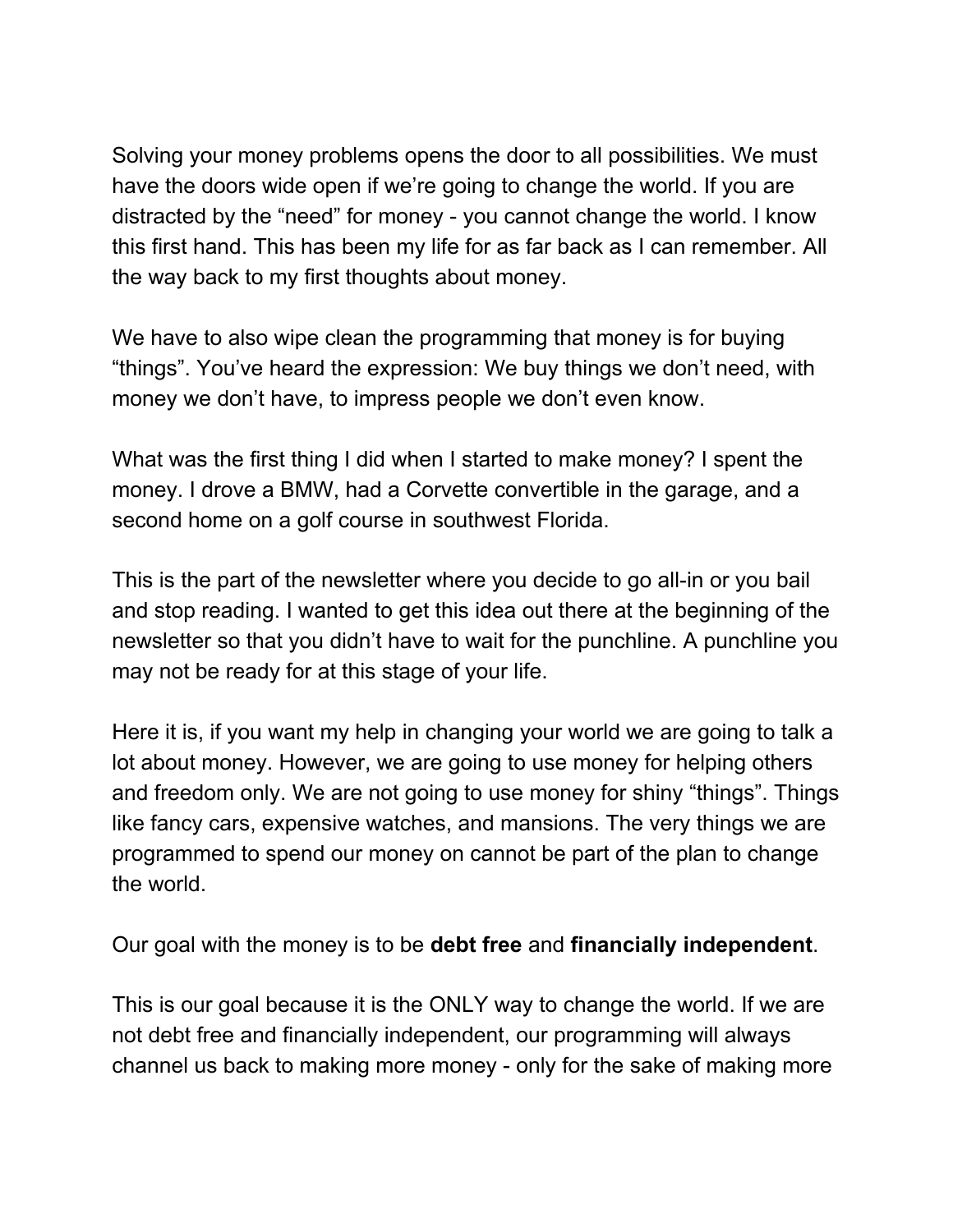money. If we cannot leave behind the consumerism we cannot change the world.

Now, before you burn this newsletter - let me explain something. We still get to live the Good Life. We still get to live a Modestly Glamorous lifestyle. We still get to have amazing experiences and go on amazing vacations and eat at amazing restaurants. We just have to focus the plan to include the impervious mindset.

We must become impervious to buying things for the sake of buying things. We cannot spend a minute keeping up with the Joneses. We are setting a new standard for the Joneses. We are building the blueprint to change the world. A world that eliminates the obsession with money for money's sake.

"Ok, Bart I'm still with you? But what does this starry eyed mumbo jumbo have to do with building a Lovable real estate business?"

To answer your question directly: You cannot build a lovable business by doing things you hate or cannot sustain. Cold calling and door knocking is not lovable and cannot be sustained. Unless perhaps you are a sociopath.

A lovable business is forged on one thing: Relationships.

In this newsletter, you'll hear me talk about building a moat around your business and a financial moat around your family.

The only way to build a moat around your business is through relationships. Genuine, authentic, vulnerable, trusting relationships. The only way.

You don't build relationships harassing people, pestering people, bugging people, tricking people, or begging people. Therefore, cold calling, door knocking, telemarketing, and trespassing cannot be part of your plan to change the world.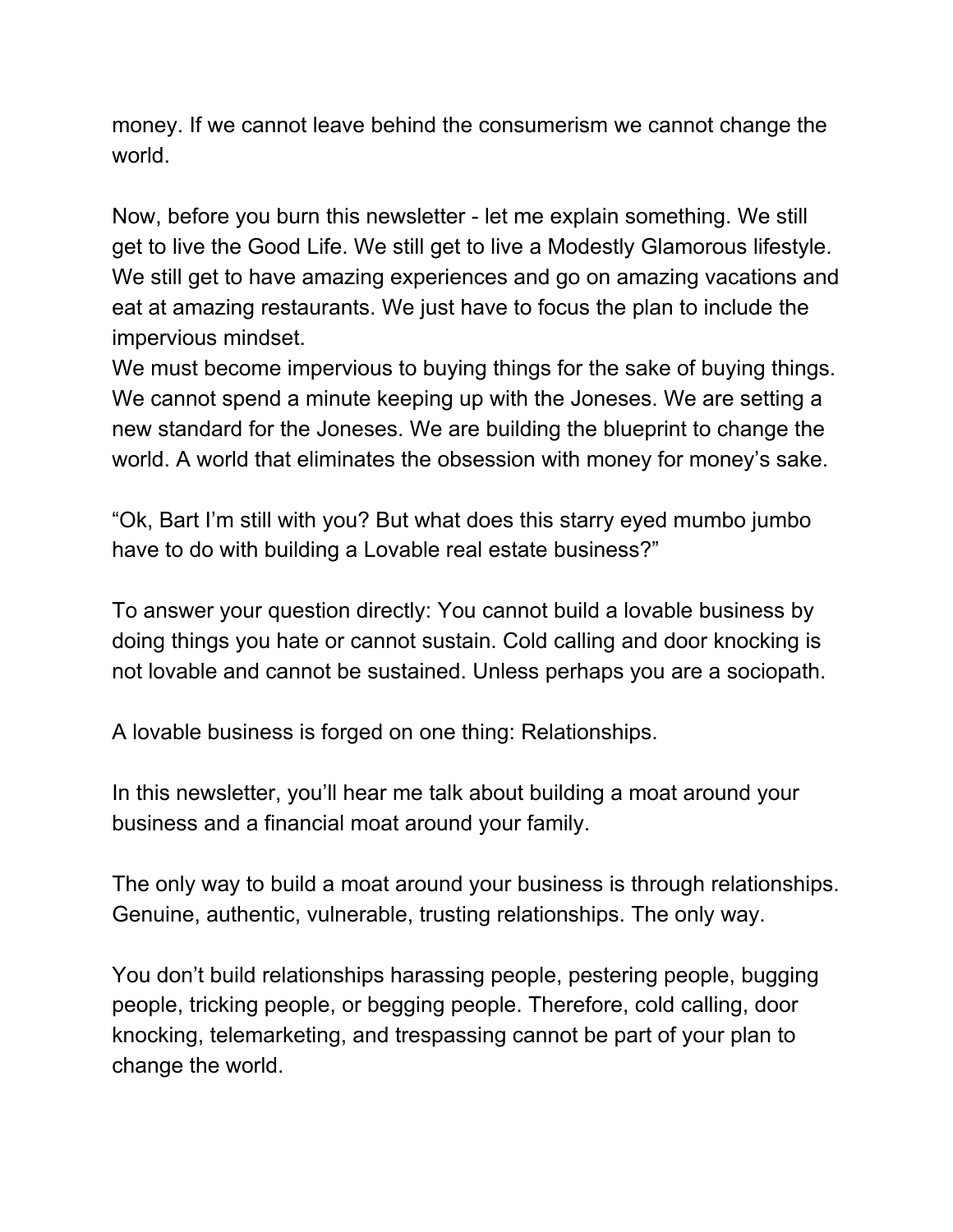Sure these dark methods work. Sure these soul crushing methods work. But they cannot be sustained. Impossible.

We cannot build genuine trusting long-term relationships with bait and switch advertising. We cannot - trick - people into giving us their contact information. Relationships are a two way street. We must enter them with full disclosure and consent.

Zillow is trying to separate us from our commission dollars. OpenDoor is trying to kill us off. Redfin is trying to commoditize us. Knock is trying to knock us off (couldn't help it!), Purplebricks is trying to lower our commissions. There will always be some company - some technology coming after us. Coming after our hard earned money.

The only way to protect ourselves. The only way to build a moat around our business is to build, foster, and nurture relationships. We are in the relationship business.

The only long-term foolproof way to build relationships is by being ourselves. By being true to our principles. By being willing to stand up for what is right and what we believe in. By sharing our message. By protecting others. By playing the long game in everything we do. Consistency over time always prevails. Just look at Warren Buffet, Jeff Bezos, Bill Gates, Steve Jobs - they all played the long game.

In digging and building your moat you must utilize the One Thing that nobody else has. The one thing that nobody else can copy. The one thing that is your secret weapon against door knockers, cold callers, and Zillow. That one thing that you have that nobody else has… is you. Your voice, your mind, your story, your beliefs, your principles, your desire to change the world.